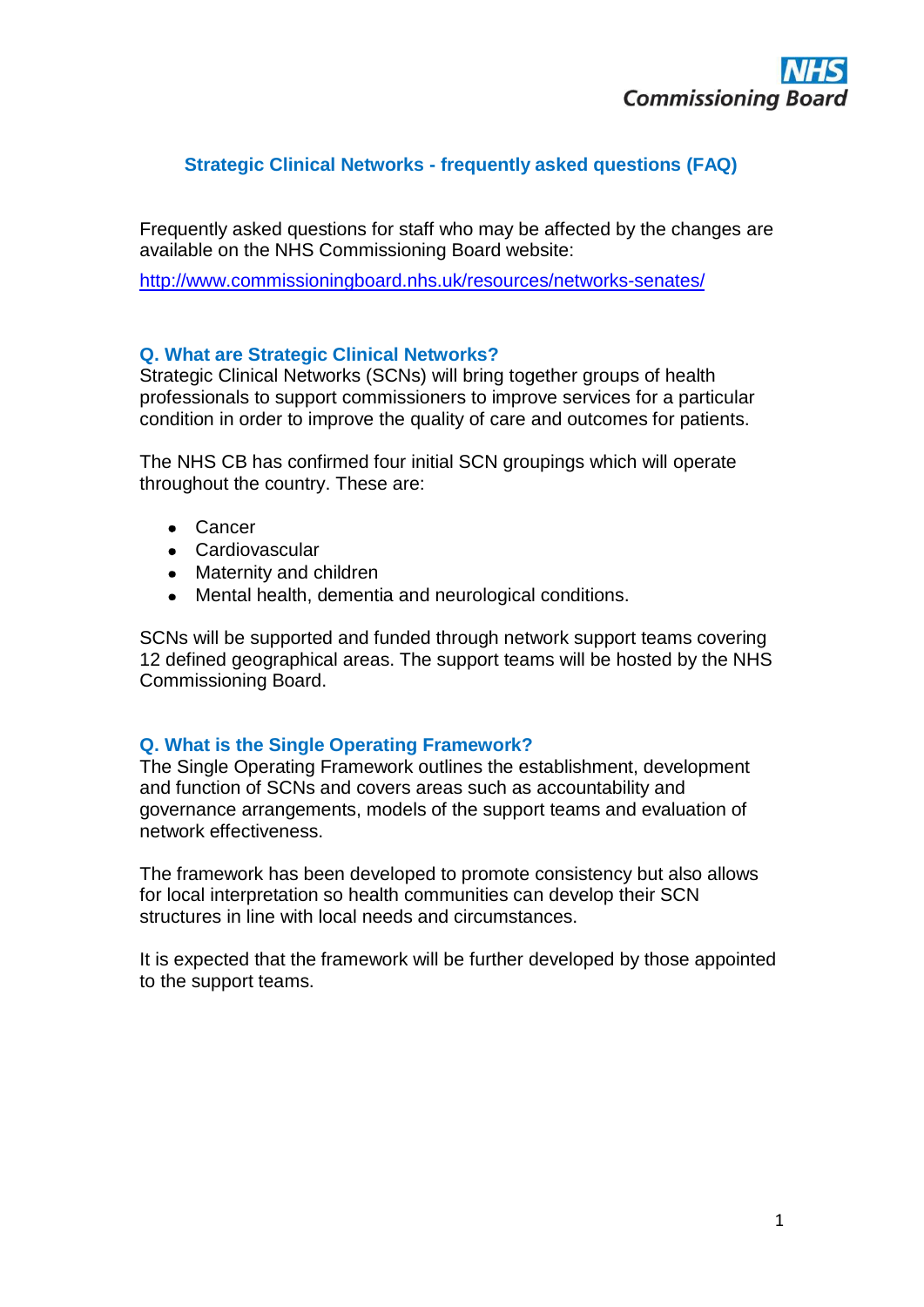#### **Q. How were the initial four conditions/patient groups for SCNs decided?**

The first SCNs were chosen using criteria developed with input from a broad range of stakeholders. Essentially, these are areas where:

- a large scale change is required across very complex pathways of care involving many professional groups and organisations and is the best approach to planning and delivering services; and
- a co-ordinated, combined improvement approach is needed to overcome certain healthcare challenges, which have not responded previously to other improvement efforts.

The detailed list of criteria can be found in *The Way Forward: Strategic Clinical Networks* document.

It's important to note that these are initial groupings and it is expected that as the work of a particular network is concluded or mainstreamed, there is potential to establish SCNs for other conditions and patient groups in line with local and national priorities.

Professionals will also be encouraged to establish informal networks to share knowledge and best practice.

#### **Q. How will SCNs improve outcomes for patients?**

SCNs will work across the whole NHS system to support commissioners to make improvements to services, resulting in improved outcomes for patients.

In particular, networks will work with commissioners to help them to reduce unwarranted variation in service delivery so services are streamlined and consistent.

They will also help commissioners to drive forward innovation so services are continually improving and becoming more efficient and effective.

# **Q. My profession / condition / patient group does not have a SCN, what happens now?**

Where a particular profession/condition/patient group is not covered by one of the four initial SCN groupings, professionals will be encouraged to come together to share best practice and support professional development.

It is also expected that some Clinical Commissioning Groups (CCGs) will wish to establish and maintain networks to support local priorities and ways of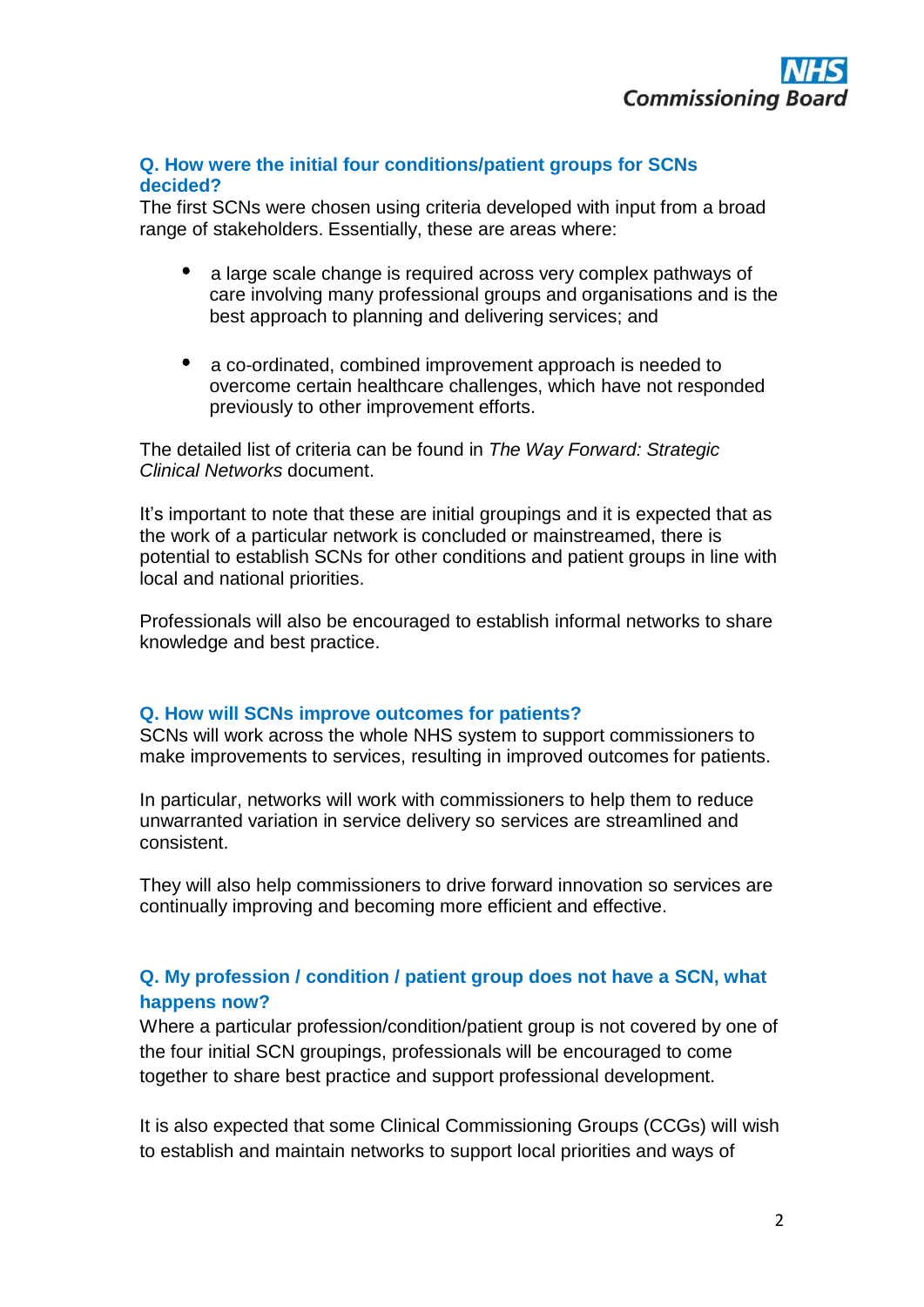working e.g. urgent care networks. Likewise, providers may also wish to use a network model to enable the joint delivery of a service e.g. pathology.

The SCN geographical support teams will be a source of expert advice for anyone wanting to establish a network and they will be able to provide some basic resources, such as meeting rooms, to enable informal professional networks to develop in the new system.

It's important to remember that the initial SCN groupings will be expected to change over time in line with changing national priorities and as the improvement of a specific network is concluded or mainstreamed.

# **Q. Why can't individual SCNs have their own support teams?**

It is neither affordable nor desirable for each SCN to have its own support team.

SCNs will be supported by network support teams covering 12 defined geographical areas. Shared support teams will ensure that the available resources are used to maximum effect. Some parts of the country are doing this already and are reporting that it works better and saves money.

#### **Q. What is the difference between a SCN and a Clinical Senate?**

SCNs, funded and hosted by the NHS CB, will be specific to a condition or patient group, for example, cardiovascular disease or maternity and children's services.

Clinical Senates will not be focused on a particular condition. Instead they will take a broader, strategic view of healthcare within a particular geographic area, for example providing a strategic overview of major service change. They will be non-statutory, advisory bodies with no executive authority or legal obligations and therefore they will need to work collaboratively with commissioning organisations.

# **Q. What is an Operational Delivery Network (ODN) and when will further information be available on these networks?**

Operational Delivery Networks will work to ensure there is equity of access to resources offered by providers across wide geographical areas, together with consistency of treatment and improved outcomes for patients.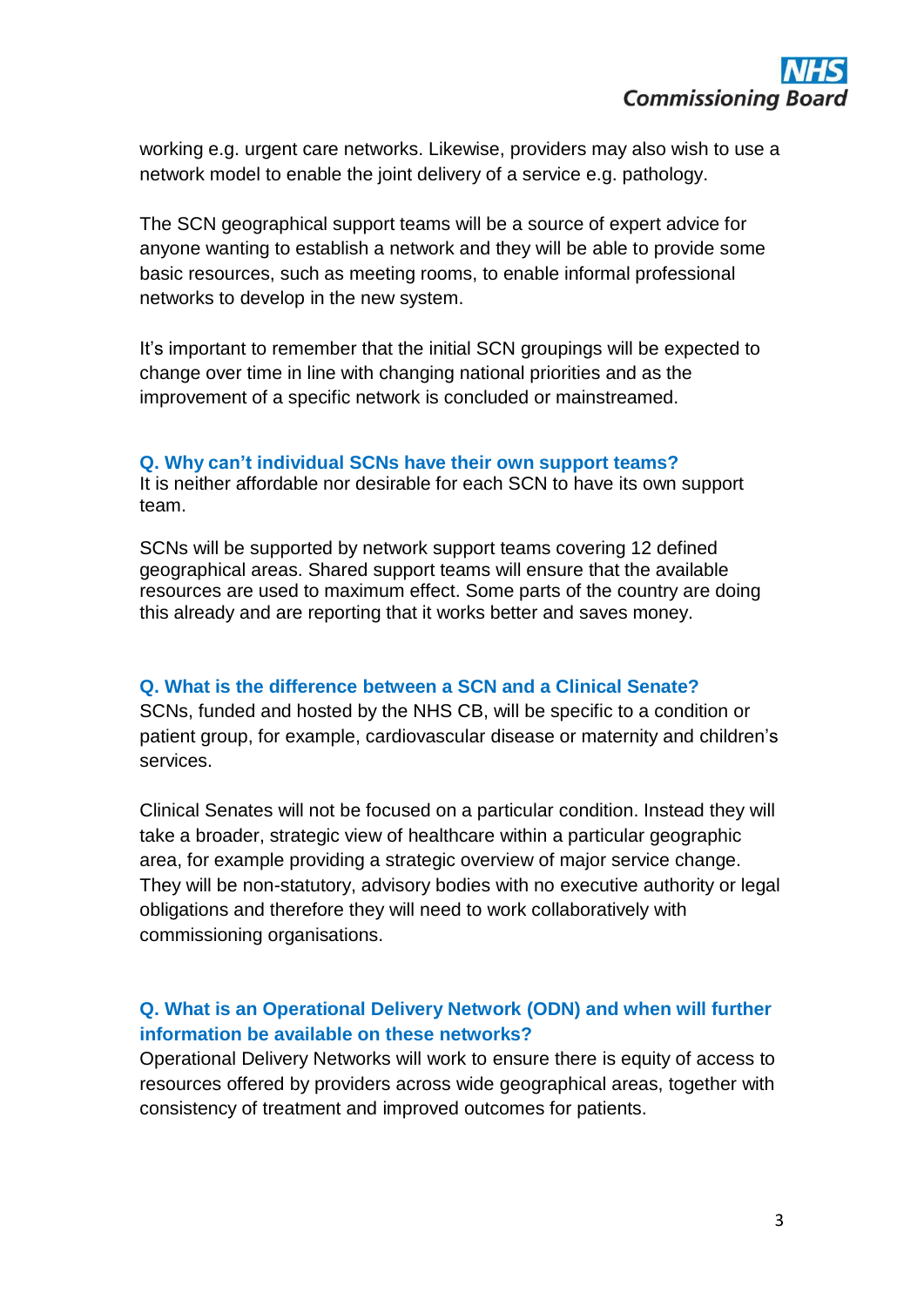As neonatal networks have a crucial role in co-ordinating patient pathways between providers over a wide geographical area, ensuring equity of access to treatment and outcomes, they fall into the category of ODNs.

ODNs will also secure the pathway coordination for burns care, critical care, neonatal care and trauma.

It will be important for SCNs and ODNs to work together to develop whole system pathways in areas such as maternity, neonatal, and children's care for the benefit of improved patient and population outcomes.

Further information about ODNs will be available in the near future.

### **Q. How will patients and the public be involved?**

The contribution patients and the public have made to the current networks has been greatly valued. The NHS Commissioning Board (NHS CB) is committed to building on this in the new architecture and work has already been undertaken to understand their experiences and learn how we can best meet their needs in the future.

We intend to invite patients and the public to future workshops where their views will help to develop the plans for SCNs. We also plan to include network members, such as PPI group chairs or provider clinicians, in the interview process for the senior posts in the Senate and network support teams.

### **Q. How will SCNs work with Academic Health Science Networks (AHSNs) health and well being boards, local education and training bodies and Clinical Senates?**

AHSNs, health and wellbeing boards, local education and training bodies Clinical Senates and SCNs all have a role in supporting quality improvement and helping to improve health outcomes for patients.

Whilst the roles of these organisations differ in many ways they clearly have complementary agendas and a shared vision to improve health outcomes for patients. In the first instance the focus has been on trying to align geographical boundaries, as it will be easier to develop and maintain effective partnerships between structures and member organisations if arrangements are consistent.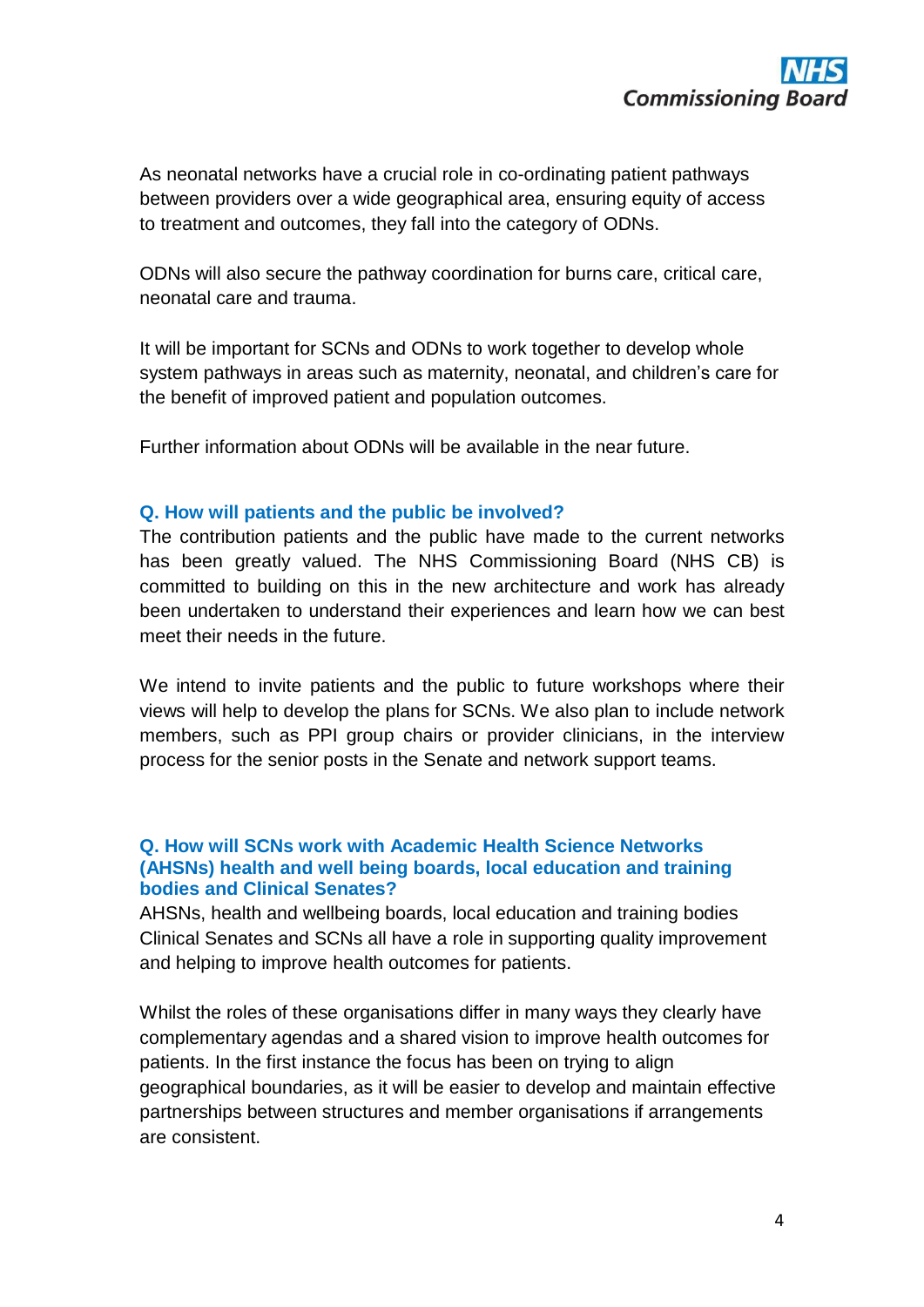

It will be for local health communities to develop these structures to best effect, in line with local need and circumstances, recognising the potential for efficiency. Local health communities will also need to develop closer links between the research, innovation, education and clinical communities.

Effective SCNs will be embedded in the new system, linking with the full range of structures, not just AHSNs and Clinical Senates.

## **Q. How will SCNs work with other NHS organisations?**

It is expected that NHS organisations will want to play a full part in their SCNs to support them in achieving their aims and objectives. It will therefore be important for SCNs to demonstrate how they can add value for both patients and professionals.

One way in which CCGs will be able to demonstrate excellence in commissioning during the authorisation process will be to show active involvement in their SCN. NHS Commissioners will also have the opportunity to assure that CQUIN and other payments they make as part of NHS contracts go to providers whose clinicians are actively engaged and services are delivered in line with network recommendations/programmes of improvement.

The geographical support teams will have a significant role in supporting the development of effective network arrangements and fostering a culture of collaboration and engagement for quality improvement.

## **Q. How will public health support SCNs?**

Networks have benefited greatly from the expertise of public health consultants, public health observatories and quality observatories and it will be vital to retain this support for SCNs to build on the success of the current networks. SCNs will also need the expertise of colleagues from other support services such as financial analysis.

The proposed support team structure for the SCNs can be found in the Single Operating Framework.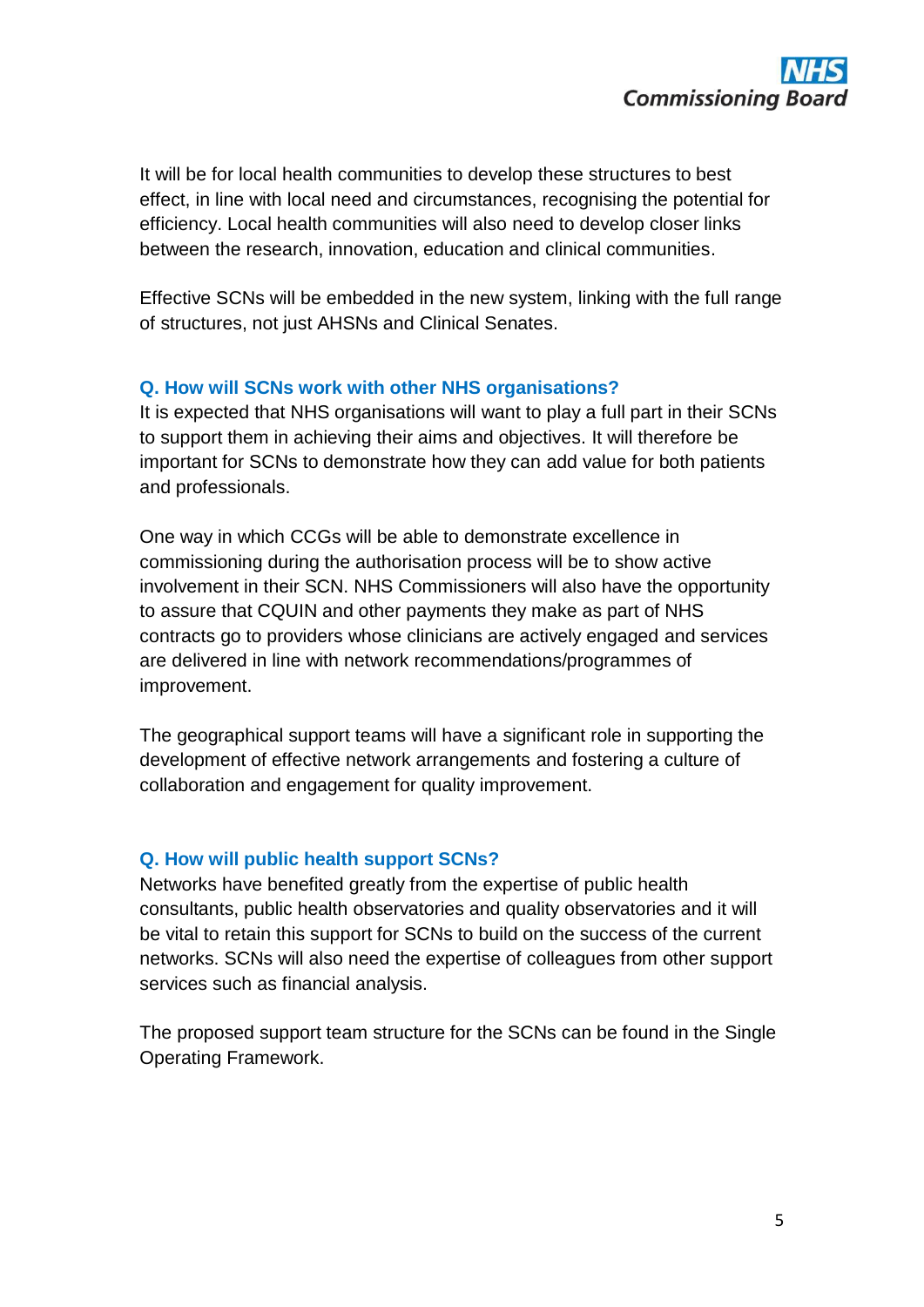

#### **Q. What is being done to ensure the safe transition of networks?**

The essence of clinical networks is the web of relationships between individual clinicians. Clinicians are mostly unaffected by the changes in the NHS commissioning architecture, and will provide a key point of continuity through the transition process.

With regard to the 12 network support teams, all NHS Primary Care Trusts have developed comprehensive legacy documents, and network activities are included in these. In particular, it will be the role of the 12 Associate Directors who will lead the network support teams to ensure that the transition process is well managed on a local level. It is expected that the Associate Director posts will be advertised shortly and it is likely that many of the successful applicants will have existing network roles.

# **Q. How will funding be distributed between the SCNs? Will some of the current networks, such as cancer, have less resource in future?**

£42m of national funding has been secured to support the activities of SCNs and Senates. The national allocation for each geographical area can be found in the Single Operating Framework.

Each of the SCN groupings will have clear terms of reference relating to outcome ambitions and the quality improvement needed. It will be for the local network support teams and their constituent organisations to determine how their resource is allocated to support the work that needs to be undertaken. This may mean some activities performed by current networks will need to be mainstreamed or concluded. However the constituent organisations may wish to allocate additional funding to support network activities.

### **Q. Does the national funding need to cover Operational Delivery Networks (ODNs) and Local Professional Networks as well?**

No, the £42m national funding has been secured for SCNs and Senate activities. ODNs and Local Professional Networks will be funded / resourced via other mechanisms.

#### **Q. Will the new structure result in additional costs to providers?**

An underlying principle of the new arrangements is that clinicians will be given greater opportunity to make decisions and lead changes. We expect providers will want to support their clinicians to be involved in the new arrangements as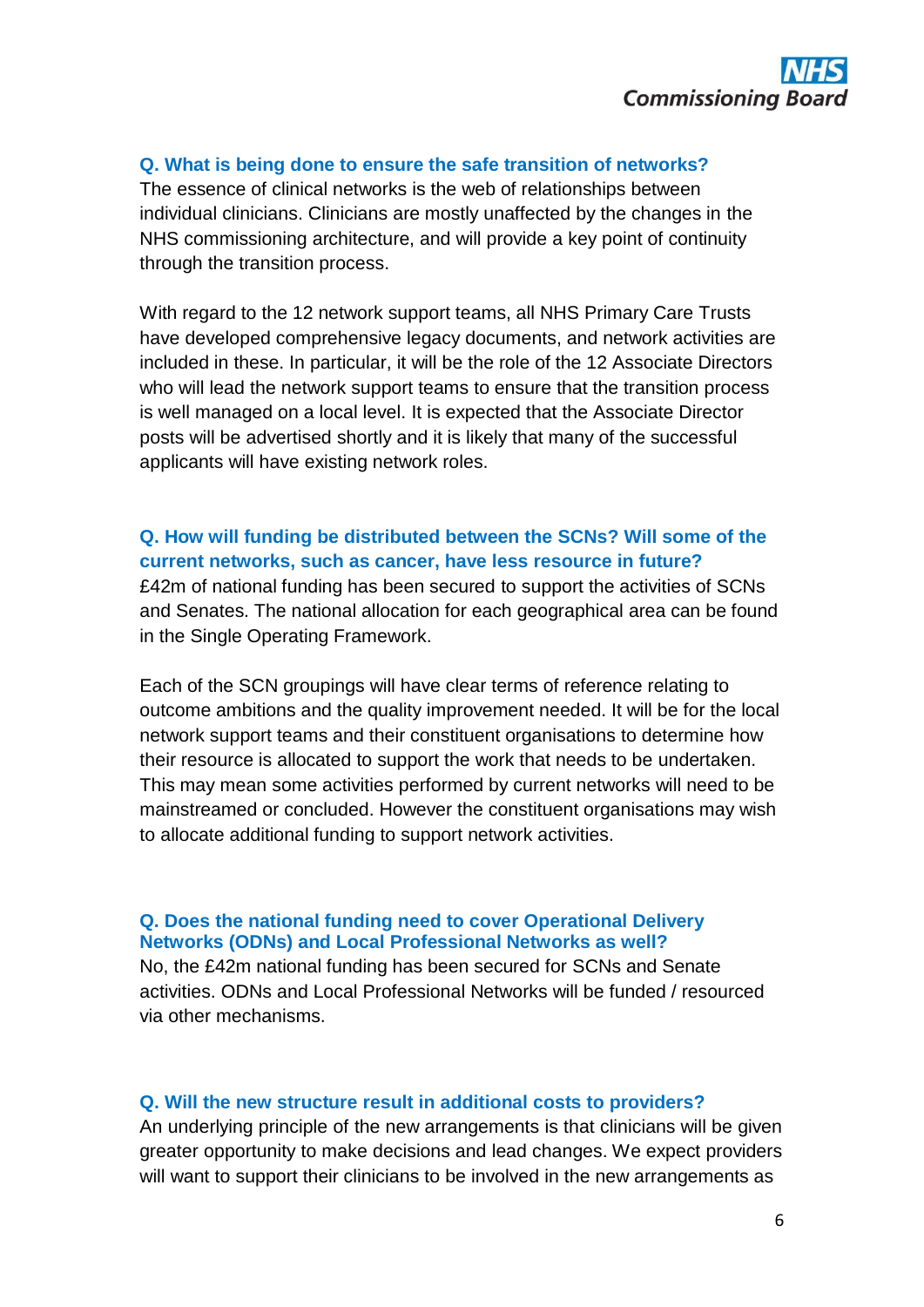it will enable them to improve outcomes for patients in a cost effective and coordinated way.

Although the funding will reduce for Cancer Networks, there will be more national funding overall, covering the four priority areas. In the past national funds have been supplemented by local funds as these teams have been considered so essential to improving care. We anticipate this will continue.

Funding arrangements for ODNs have not yet been confirmed.

## **Q. How will SCNs be held to account?**

SCNs are non-statutory organisations. However, an annual accountability agreement, agreed with the host LAT Medical Director, will be put in place to hold SCNs to account.

An annual work plan, informed by national improvement priorities identified by the national domain leads across all five areas of the national Outcomes Framework, will be included alongside local priorities.

We will continue to look at how we develop this to ensure robust lines of accountability are in place.

## **Q. Why has it taken so long to clarify arrangements for networks?**

Whilst the overall NHS CB structure was being finalised it was not possible to confirm the position of networks. Now the high level structures of the NHS CB have been published, the final details of networks and Senates have been finalised.

# **Q. If there are only 12 Clinical Senate geographical patches, does this mean there will only be 12 SCNs for any of the prescribed conditions such as cancer in the future?**

No, 12 geographical areas have been identified by the NHS CB. Each of these areas will have a support team providing clinical and managerial input to SCN activities. In some instances, it is expected that these teams will need to support more than one network for each prescribed condition/patient group (depending on pathways and clinical relationships) in their given geographical area.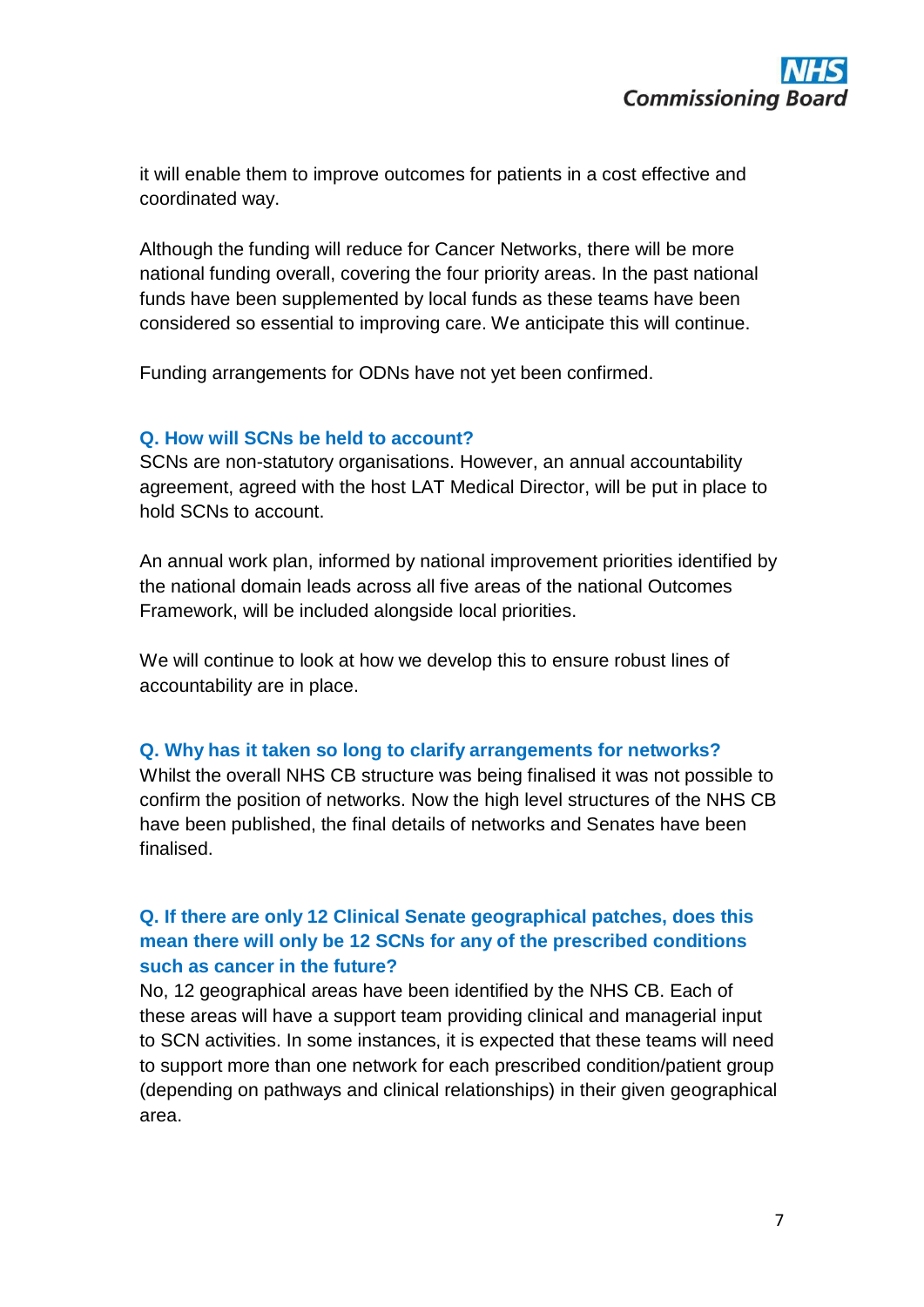For example, if there is a focus on a rare cancer, there might be only one network in a geographical area. However, where the focus is on a more common cancer there might be a need for more than one network in an area. It will be for local health communities to determine the number and size of networks, based on patient flows and clinical relationships, and to deploy their resources appropriately.

# **Q. What if network boundaries do not align to the proposed clinical senate boundaries?**

There will be local agreement between NHS CB Local Area Teams (NHS CB LATs) about who the host LAT is for a given network, based on patient flows and clinical relationships. For example, staff in a network which spans two regions could be given the opportunity to opt for inclusion in the pool for redeployment for part of the Senate support team in a different geographical area.

An example of this is the three counties cancer networks, where one of the counties, Gloucestershire, is in the South region and the other two are in the Midlands and East region. Staff could be given the opportunity to be part of the pool for the West Midlands Senate support team as this may best align to existing clinical flows.

# **Q. There isn't a designated nursing post in the network structure. How will SCNs access nursing advice in the future?**

SCNs are clinically led organisations and we expect that nurses from all parts of the network, including local providers will want to play key roles.

The Clinical Senate will be a multi-professional body and support the development of broader clinical networks, including a wide range of clinical professionals across all parts of the system.

Networks will also have access to the full matrix of NHS CB support, including the national and local nursing teams.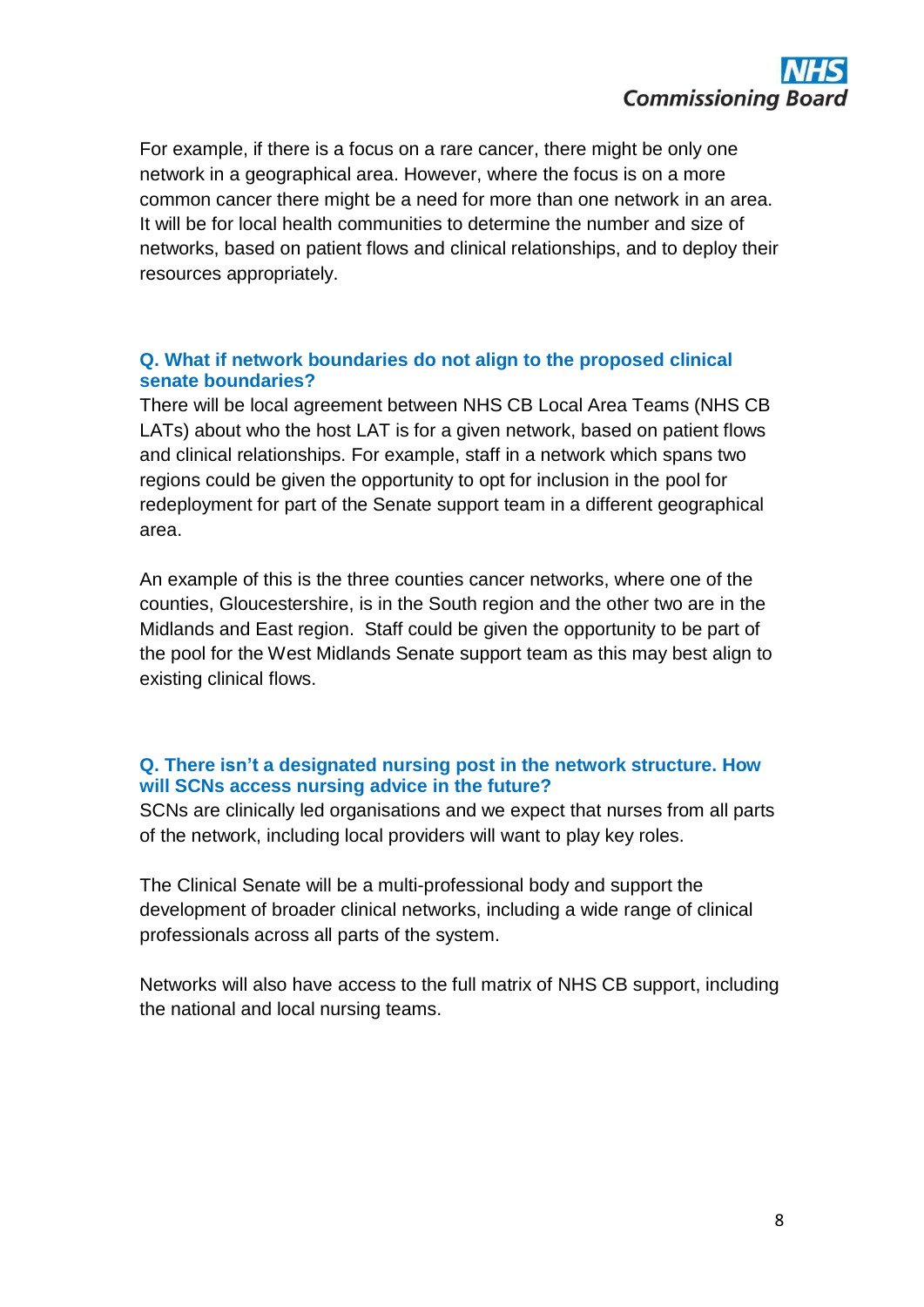# **Q. The NHS Commissioning Board (NHS CB) has announced 27 local area teams; would it make more sense to have this number of networks too rather than move to a smaller number?**

The number and size of each specific SCN should be based on patient flows and clinical relationships. For example, there are currently 28 cardiac networks in the country and this number could remain the same in the new NHS system if it provides the optimum clinical configuration for an improvement initiative.

However, it is neither affordable nor desirable for each SCN to have its own support team in the future. These support teams will be a resource for Clinical Senates too therefore the number of support teams is based on the number of Clinical Senates. In some instances it is expected that these teams will need to support more than one network for each prescribed condition/patient group (depending on pathways and clinical relationships) in their geographical area.

The defined geographies of each Clinical Senate have been developed to gain close alignment, and therefore promote close relationships, with other organisations including Academic Health Science Networks (AHSNs) and Local Education and Training Boards (LETBs).

#### **Q. Isn't this simply a budget cut, dressed up as creating more networks?**

No, the centre will be using the investment more efficiently as administrative support for the clinical networks will be streamlined. It is also expected that local CCGs may invest further in networks that are of particular importance to their locality.

## **Q. What are the implications of these changes for network staff?**

Each geographical support service will have a part-time clinical director(s) overseeing all the prescribed SCNs. These posts will be recruited to in the near future and then it will be for the clinical directors, together with their Senate and network associate directors, to determine the number of clinical leads/sessions needed for their SCN and to appoint to these posts. Clearly the experience and knowledge of current network clinical leads will not want to be lost so it is expected that many will apply for these posts.

Each geographical support service will have a core number of essential posts, which will include: a senate and network associate director, network